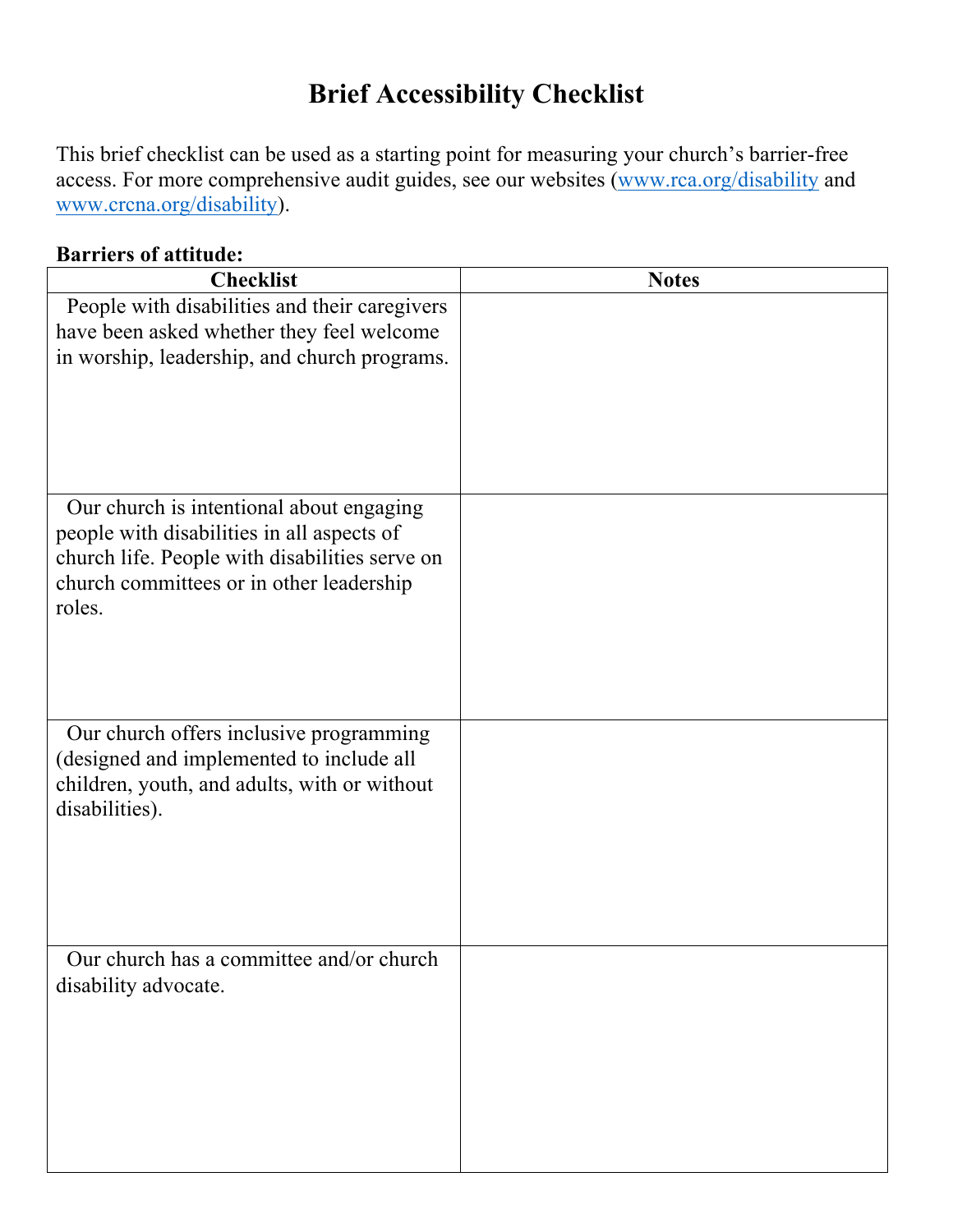| Ushers, teachers, and youth leaders/mentors<br>have been instructed regarding appropriate<br>ways to greet and respond to the needs of<br>people with disabilities.                                                                                                  |  |
|----------------------------------------------------------------------------------------------------------------------------------------------------------------------------------------------------------------------------------------------------------------------|--|
| Worship and other church functions are<br>"fragrance free," and participants are urged<br>to refrain from wearing perfume and<br>aftershave. Unscented candles, soaps,<br>detergents, cleaning supplies, air fresheners,<br>and facial tissues are used exclusively. |  |
| Transportation is offered for people with<br>disabilities who cannot drive.                                                                                                                                                                                          |  |
| Our church has adopted a Church Policy on<br>Disabilities.                                                                                                                                                                                                           |  |
| Church leaders work with people with<br>disabilities and caregivers so that needs are<br>addressed, including pastoral care.                                                                                                                                         |  |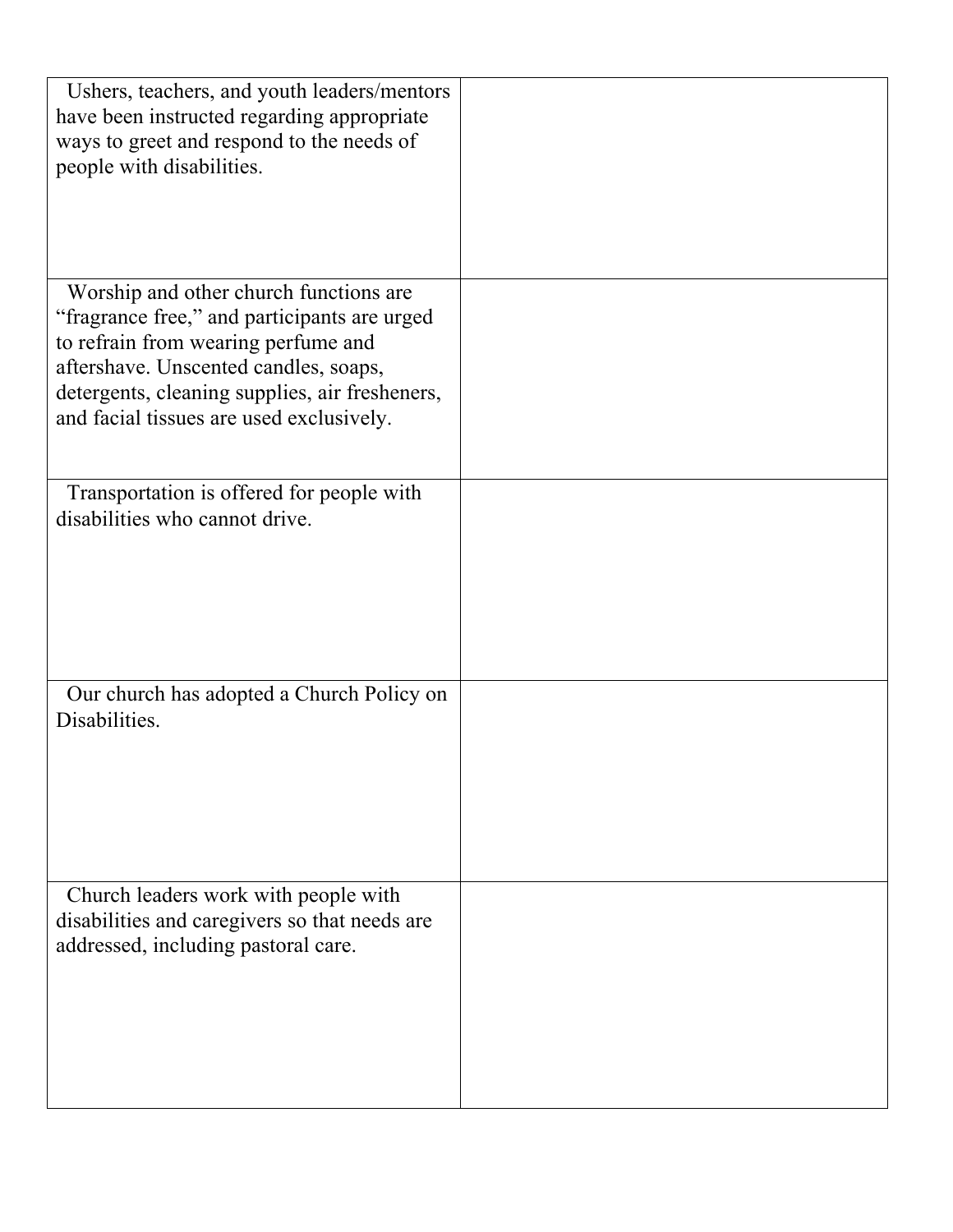## **Barriers of communication:**

| <b>Checklist</b>                                                                                                                      | <b>Notes</b> |
|---------------------------------------------------------------------------------------------------------------------------------------|--------------|
| Our church has<br>assistive listening<br>devices (infrared,<br>hearing loop, FM)<br>available for people                              |              |
| with hearing<br>impairments.                                                                                                          |              |
| Sign-language<br>interpretation is<br>provided when prior<br>arrangements have<br>been made.                                          |              |
| Overall lighting is<br>adequate for signing<br>and speech reading, or<br>for individuals with<br>low vision.                          |              |
| Church leaders work<br>with people with<br>disabilities and<br>caregivers so that<br>needs are addressed,<br>including pastoral care. |              |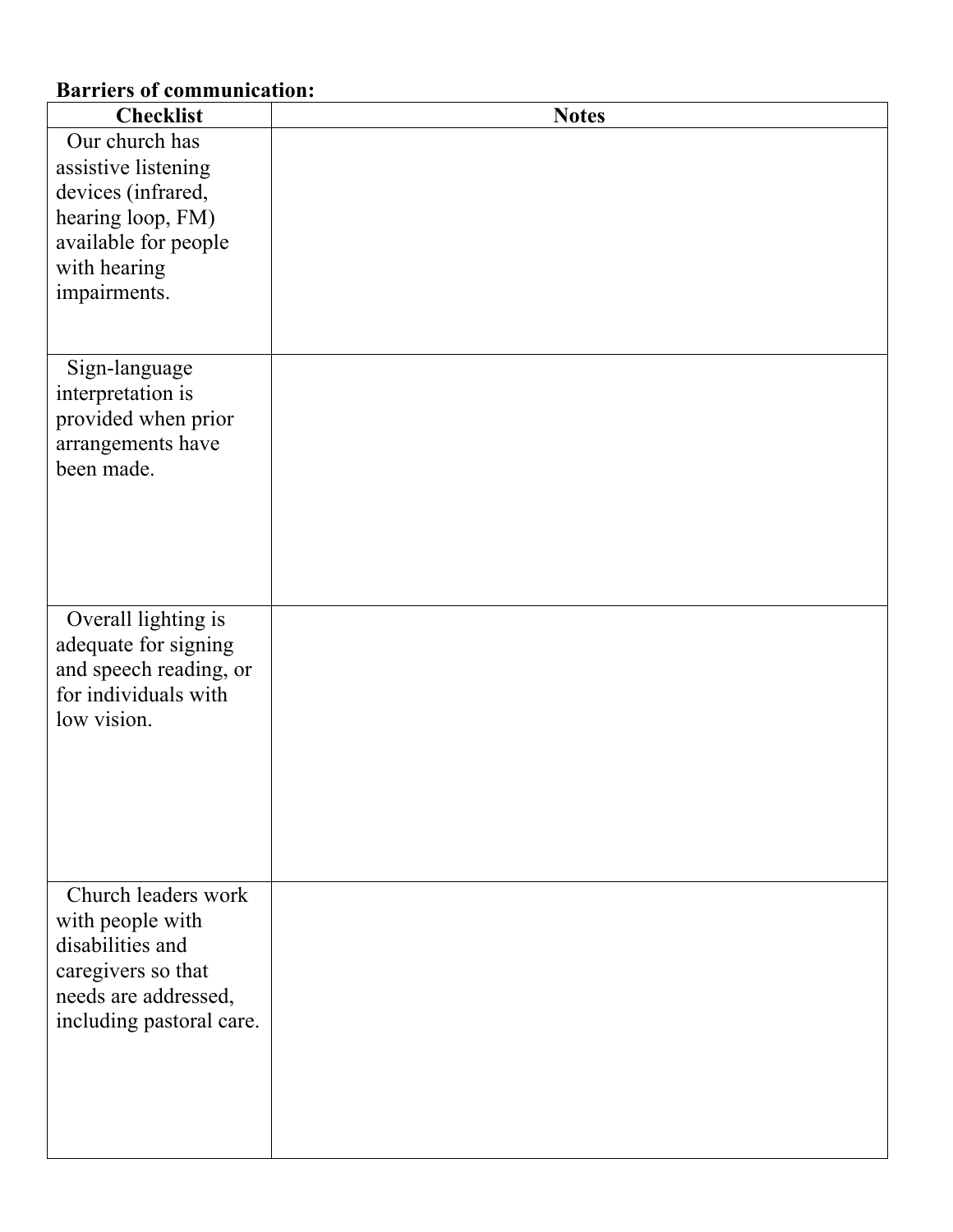| Copies of the day's<br>sermon and spoken<br>elements of worship<br>are available for people<br>with impaired hearing.                                                                  |  |
|----------------------------------------------------------------------------------------------------------------------------------------------------------------------------------------|--|
| Screen projection has<br>good color contrast<br>with no background<br>movement and about<br>15 words filling a<br>screen. Descriptive<br>captioning is used with<br>visual projection. |  |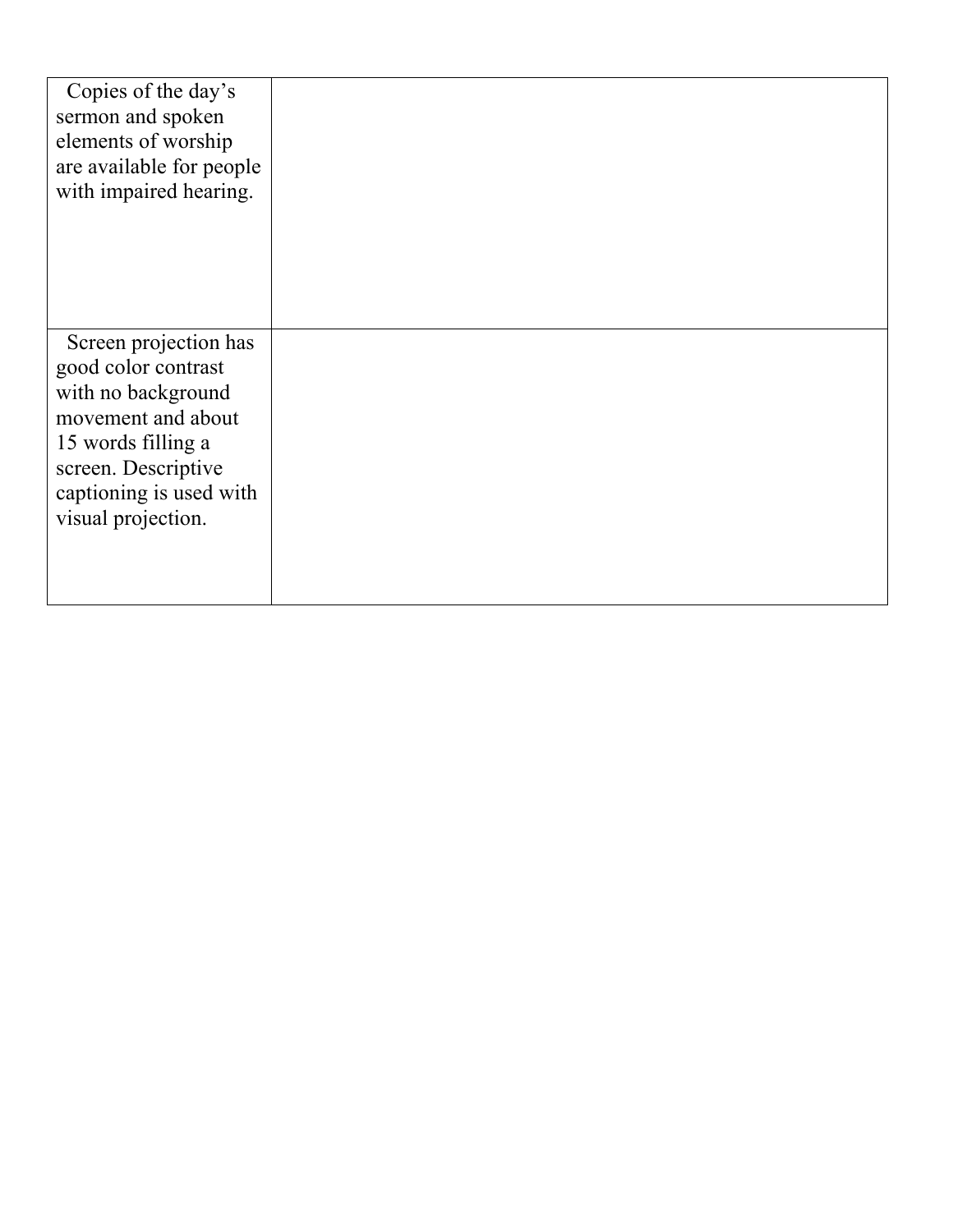# **Checklist Notes** Entrances and hallways are free from barriers that can impede a wheelchair (door bases, grates, thick mats). Door handles are lever style on all inside doors. A ramp (with a slope no greater than a 1:12 rise) is available for access into the building. Doors to rooms, especially washrooms, are at least 36 inches (0.91 meters) in width.

### **Barriers of facilities and architecture:**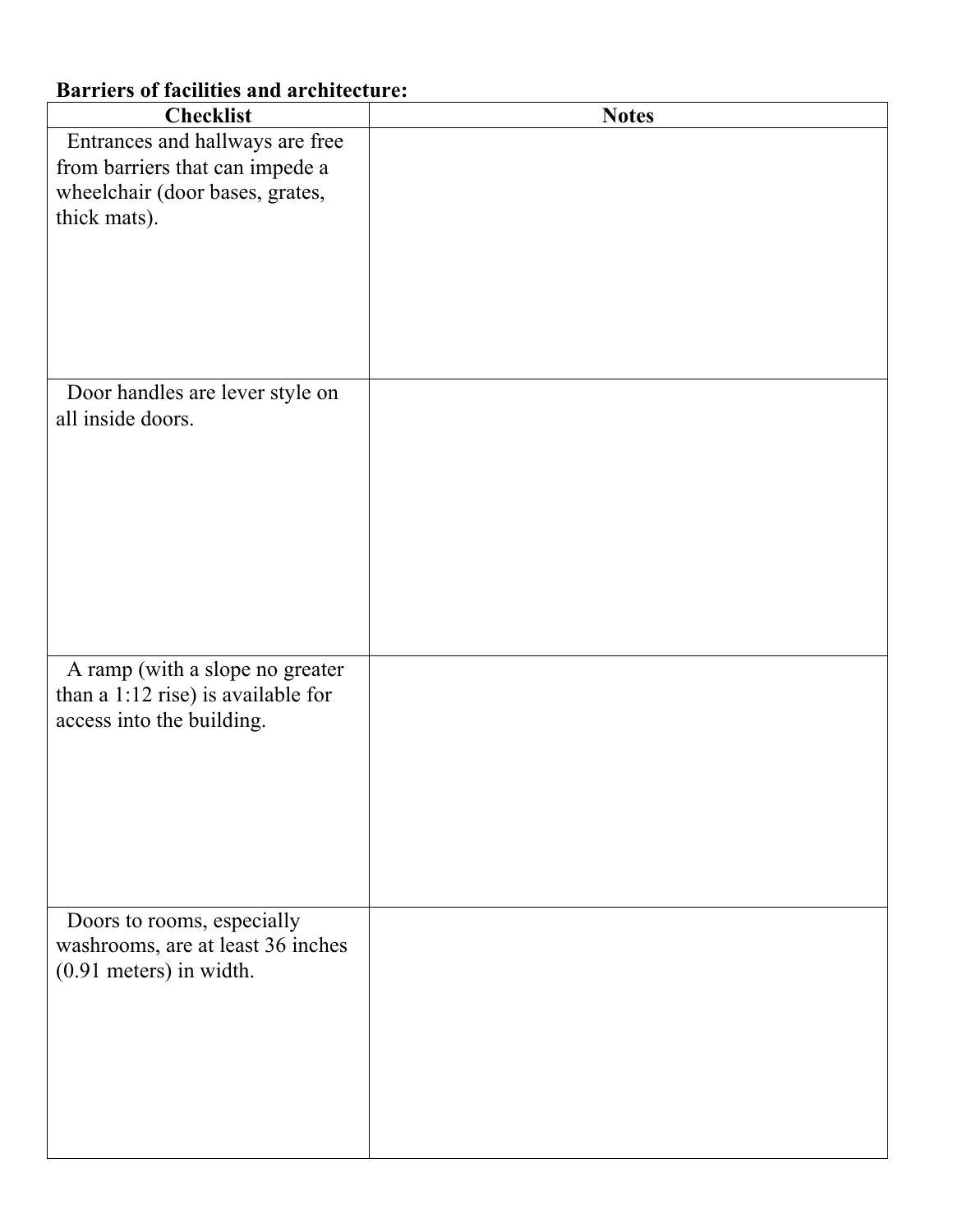| Proper handrails are installed in<br>all toilet areas for assisting in<br>transfer and standing. All rails are<br>at hospital fixture height. All sink<br>fixtures allow for knee access and<br>have insulated pipes and lever-<br>style handles. |  |
|---------------------------------------------------------------------------------------------------------------------------------------------------------------------------------------------------------------------------------------------------|--|
| At least one toilet stall has a<br>raised seat and space next to the                                                                                                                                                                              |  |
| toilet for side transfer, and has                                                                                                                                                                                                                 |  |
| room to turn around a large, power<br>wheelchair. Even better: an                                                                                                                                                                                 |  |
| accessible, unisex bathroom is                                                                                                                                                                                                                    |  |
| available.                                                                                                                                                                                                                                        |  |
|                                                                                                                                                                                                                                                   |  |
|                                                                                                                                                                                                                                                   |  |
| Coat racks can be accessed by all<br>people.                                                                                                                                                                                                      |  |
|                                                                                                                                                                                                                                                   |  |
|                                                                                                                                                                                                                                                   |  |
|                                                                                                                                                                                                                                                   |  |
|                                                                                                                                                                                                                                                   |  |
|                                                                                                                                                                                                                                                   |  |
| All levels of the building are                                                                                                                                                                                                                    |  |
| accessible from the inside.                                                                                                                                                                                                                       |  |
|                                                                                                                                                                                                                                                   |  |
|                                                                                                                                                                                                                                                   |  |
|                                                                                                                                                                                                                                                   |  |
|                                                                                                                                                                                                                                                   |  |
|                                                                                                                                                                                                                                                   |  |